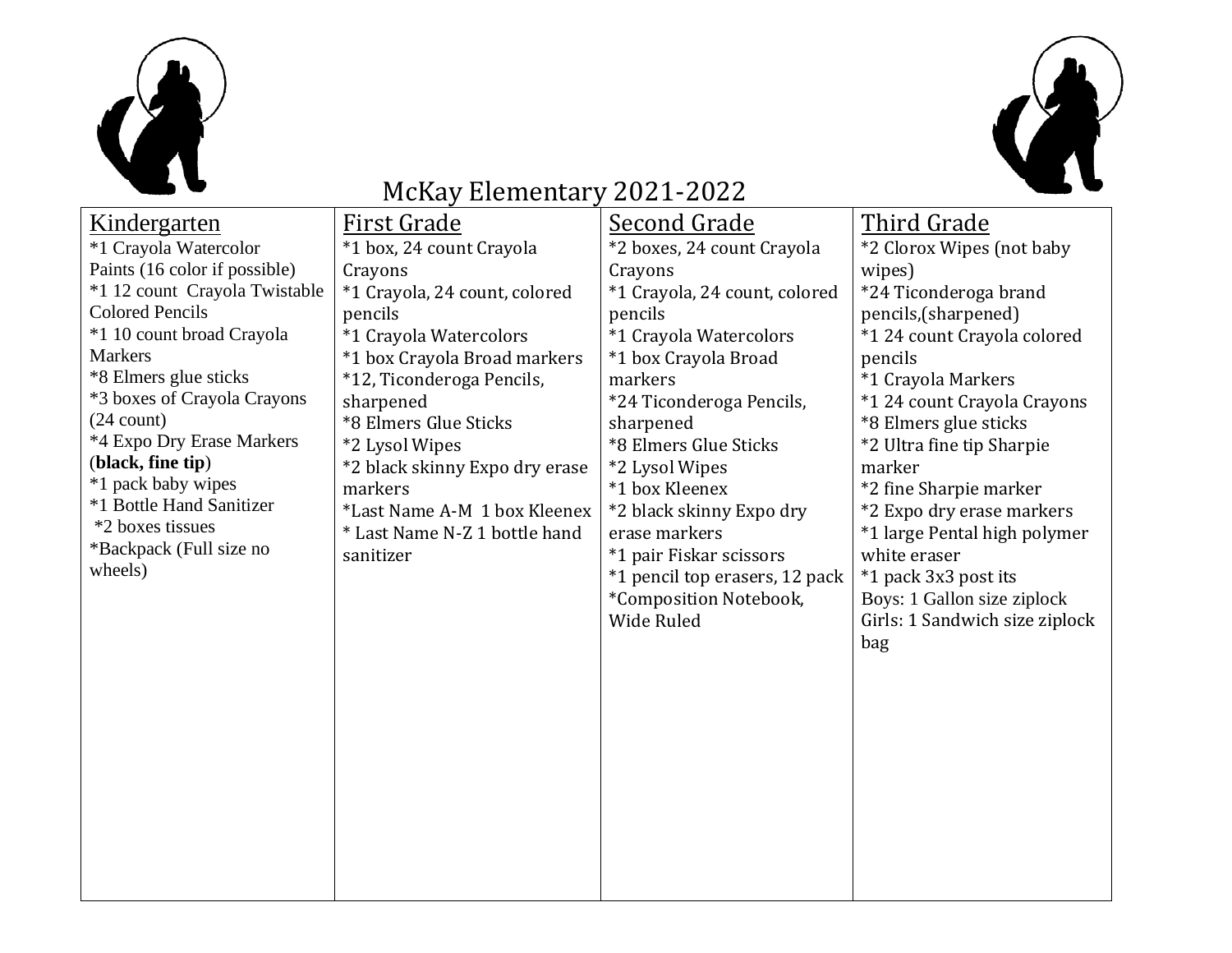



## McKay Elementary 2021-2022

| <b>Fourth Grade</b>                                                                                                                                                                                                                                                                                                                                                                                                                             | <b>Fifth Grade</b>                                                                                                                                                                                                                                                                                                                                                                                                                                                                                                   | <b>ALC</b> Class                                                                                                                                                                                                                                                                                                                                                                                 |                                                                                                                                                                                                                                                                                                                                                                                                                                                                             |
|-------------------------------------------------------------------------------------------------------------------------------------------------------------------------------------------------------------------------------------------------------------------------------------------------------------------------------------------------------------------------------------------------------------------------------------------------|----------------------------------------------------------------------------------------------------------------------------------------------------------------------------------------------------------------------------------------------------------------------------------------------------------------------------------------------------------------------------------------------------------------------------------------------------------------------------------------------------------------------|--------------------------------------------------------------------------------------------------------------------------------------------------------------------------------------------------------------------------------------------------------------------------------------------------------------------------------------------------------------------------------------------------|-----------------------------------------------------------------------------------------------------------------------------------------------------------------------------------------------------------------------------------------------------------------------------------------------------------------------------------------------------------------------------------------------------------------------------------------------------------------------------|
| *2 Crayola 24 count crayons<br>*2 Crayola 24 count colored<br>pencils<br>*4 Elmer glue sticks<br><i>*Ticonderoga Pencils 12</i><br>count sharpened<br>*2 Black Expo Dry Erase<br><b>Makers</b><br>*Composition Graph Book<br>*Highlighter-yellow<br>*2 Wide Ruled Composition<br><b>Book</b><br>*Kleenex-1 Large box<br>*1 pair Scissors, pointed tip<br>*3 Handheld pencil<br>sharpeners<br>*1 personal set of<br><b>Headphones or Earbuds</b> | *3 Wide Ruled composition<br>notebooks or spiral<br>*1 graph composition notebook<br>*1 box disinfectant wipes (not<br>baby wipes)<br>*2 boxes of tissues<br>*24 #2pencils, sharpened<br>*1 box color markers (no larger<br>than box of 10ct)<br>*1 box colored pencils (no larger<br>than $12ct$ )<br>*1 pair scissors w/pointed tip<br>*2 glue sticks<br>*1 yellow highlighter<br>*3 black expo markers<br>* 1 black Sharpie<br>*Pentel/Hi Polymer White<br>Eraser<br>*Pencil Box/Pouch<br>*Ear Buds-NO headphones | *2 boxes – 24 count Crayola<br>Crayons<br>*2 boxes-12 count colored<br>pencils<br>*24 Ticonderoga Pencils<br>*2 pkg of sanitizing wipes<br>*2 boxes facial tissue<br>*2, 2", white 3 ring binder<br>*2 pink pearl erasers<br>*1 box Ziploc sandwich bags<br>*1 box Ziploc Gallon Bags<br><u>PE Days ALL Grades</u><br>*Tennis shoes (No<br>black soles) Proper<br>shoes needed to<br>participate | <u>PreKindergarten</u><br>*1 10 count Broad Crayola<br><b>Markers</b><br>* 2 Elmers Glue Sticks<br>* 1 Elmers bottle of glue<br>*2 boxes of Crayola Crayons<br>$(24$ count)<br>*2 Black Sharpies<br>*2 black Expo Dry Erase<br>markers<br>*1 bottle hand sanitizer<br>*1 box Ziploc Sandwich bags<br>*1 container of Lysol Wipes<br>*1 Box Tissues<br>*Backpack, Fullsize-no wheels<br>*Optional Snack Donation<br>Goldfish, Ritz crackers, graham<br>crackers, or pretzels |